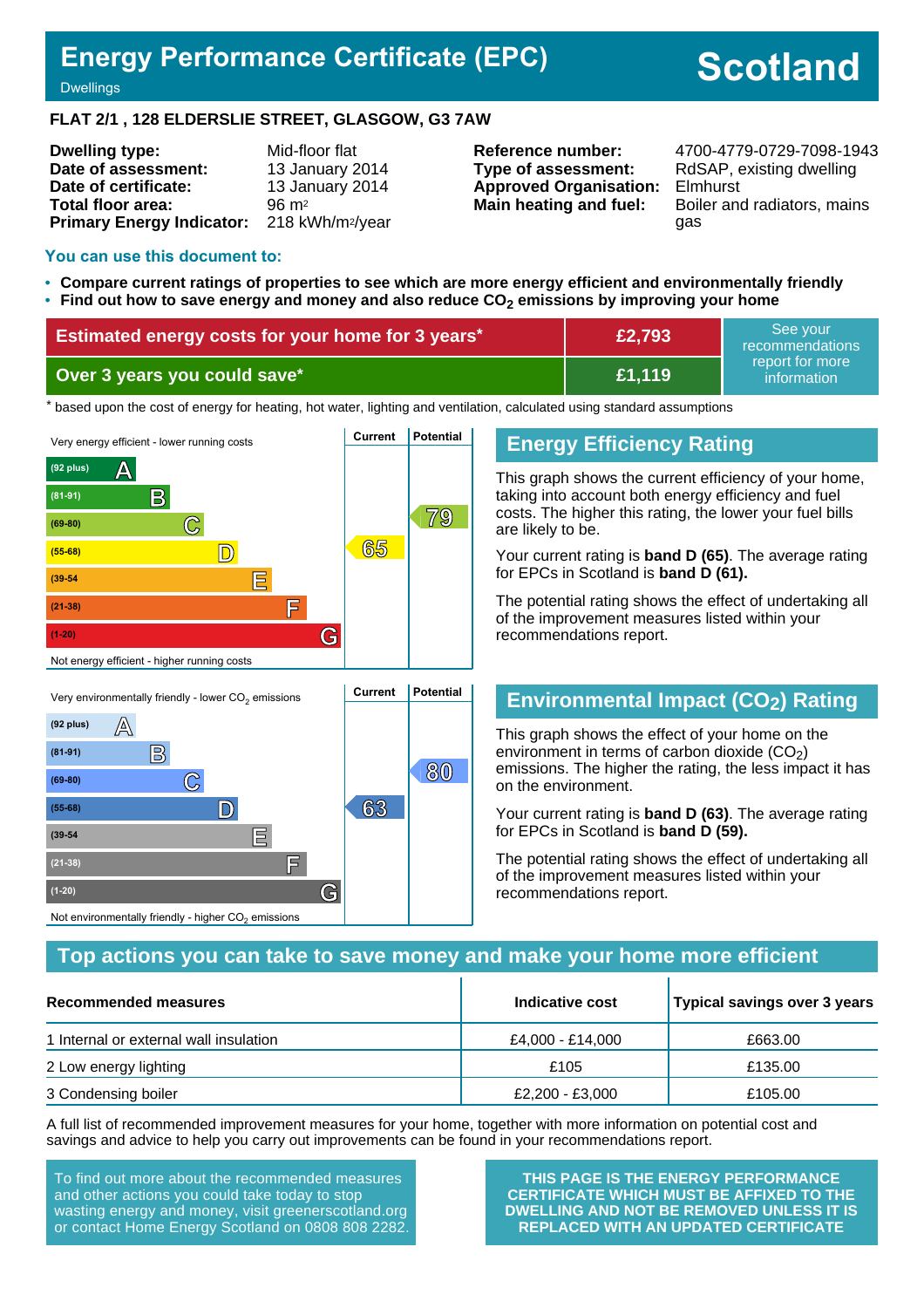# **Summary of the energy performance related features of this home**

This table sets out the results of the survey which lists the current energy-related features of this home. Each element is assessed by the national calculation methodology; 1 star = very poor (least efficient), 2 stars = poor, 3 stars = average, 4 stars = good and 5 stars = very good (most efficient). The assessment does not take into consideration the condition of an element and how well it is working. 'Assumed' means that the insulation could not be inspected and an assumption has been made in the methodology, based on age and type of construction.

| <b>Element</b>        | <b>Description</b>                                                                             | <b>Energy Efficiency</b> | Environmental                                                                  |
|-----------------------|------------------------------------------------------------------------------------------------|--------------------------|--------------------------------------------------------------------------------|
| Walls                 | Sandstone, as built, no insulation (assumed)<br>Solid brick, as built, no insulation (assumed) | ★★☆☆☆<br>★★★☆☆           | ★★☆☆☆<br>★★★☆☆                                                                 |
| Roof                  | (another dwelling above)                                                                       |                          |                                                                                |
| Floor                 | (other premises below)                                                                         |                          |                                                                                |
| <b>Windows</b>        | Single glazed                                                                                  | ★☆☆☆☆                    | $\bigstar\uparrow\downarrow\downarrow\downarrow\downarrow\downarrow\downarrow$ |
| Main heating          | Boiler and radiators, mains gas                                                                | ★★★★☆                    | ★★★★☆                                                                          |
| Main heating controls | Programmer, room thermostat and TRVs                                                           | ★★★★☆                    | ★★★★☆                                                                          |
| Secondary heating     | Room heaters, mains gas                                                                        |                          |                                                                                |
| Hot water             | From main system                                                                               | ★★★★☆                    | ★★★★☆                                                                          |
| Lighting              | No low energy lighting                                                                         | ★☆☆☆☆                    | ★☆☆☆☆                                                                          |

# **The energy efficiency rating of your home**

Your Energy Efficiency Rating is calculated using the standard UK methodology, RdSAP. This calculates energy used for heating, hot water, lighting and ventilation and then applies fuel costs to that energy use to give an overall rating for your home. The rating is given on a scale of 1 to 100. Other than the cost of fuel for electrical appliances and for cooking, a building with a rating of 100 would cost almost nothing to run.

As we all use our homes in different ways, the energy rating is calculated using standard occupancy assumptions which may be different from the way you use it. The rating also uses national weather information to allow comparison between buildings in different parts of Scotland. However, to make information more relevant to your home, local weather data is used to calculate your energy use,  $CO<sub>2</sub>$  emissions, running costs and the savings possible from making improvements.

# **The impact of your home on the environment**

One of the biggest contributors to global warming is carbon dioxide. The energy we use for heating, lighting and power in our homes produces over a quarter of the UK's carbon dioxide emissions. Different fuels produce different amounts of carbon dioxide for every kilowatt hour (kWh) of energy used. The Environmental Impact Rating of your home is calculated by applying these 'carbon factors' for the fuels you use to your overall energy use.

The calculated emissions for your home are 42 kg  $CO<sub>2</sub>/m<sup>2</sup>/yr$ .

The average Scottish household produces about 6 tonnes of carbon dioxide every year. Based on this assessment, heating and lighting this home currently produces approximately 4.0 tonnes of carbon dioxide every year. Adopting recommendations in this report can reduce emissions and protect the environment. If you were to install all of these recommendations this could reduce emissions by 1.8 tonnes per year. You could reduce emissions even more by switching to renewable energy sources.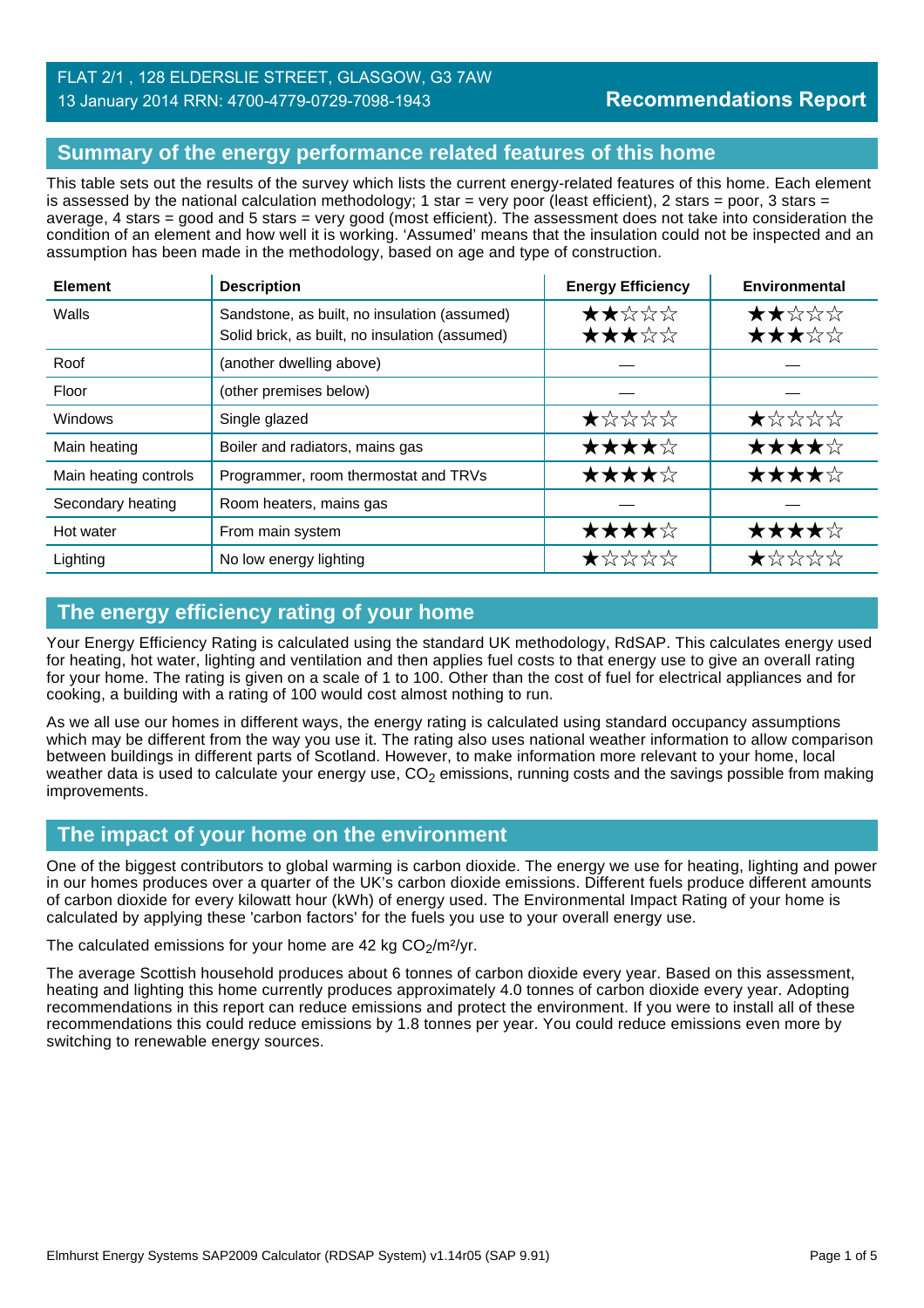| <b>Estimated energy costs for this home</b> |                             |                               |  |                                 |
|---------------------------------------------|-----------------------------|-------------------------------|--|---------------------------------|
|                                             | <b>Current energy costs</b> | <b>Potential energy costs</b> |  | <b>Potential future savings</b> |
| <b>Heating</b>                              | £2,115 over 3 years         | £1,194 over 3 years           |  |                                 |
| <b>Hot water</b>                            | £333 over 3 years           | £303 over 3 years             |  | You could                       |
| Lighting                                    | £345 over 3 years           | £177 over 3 years             |  | save £1,119                     |
|                                             | Totals $£2,793$             | £1,674                        |  | over 3 years                    |

These figures show how much the average household would spend in this property for heating, lighting and hot water. This excludes energy use for running appliances such as TVs, computers and cookers, and the benefits of any electricity generated by this home (for example, from photovoltaic panels). The potential savings in energy costs show the effect of undertaking all of the recommended measures listed below.

### **Recommendations for improvement**

The measures below will improve the energy and environmental performance of this dwelling. The performance ratings after improvements listed below are cumulative; that is, they assume the improvements have been installed in the order that they appear in the table. Further information about the recommended measures and other simple actions to take today to save money is available from the Home Energy Scotland hotline which can be contacted on 0808 808 2282. Before carrying out work, make sure that the appropriate permissions are obtained, where necessary. This may include permission from a landlord (if you are a tenant) or the need to get a Building Warrant for certain types of work.

| <b>Recommended measures</b> |                                               |                        | <b>Typical saving</b> | <b>Rating after improvement</b> |                    |  |
|-----------------------------|-----------------------------------------------|------------------------|-----------------------|---------------------------------|--------------------|--|
|                             |                                               | <b>Indicative cost</b> | per year              | <b>Energy</b>                   | <b>Environment</b> |  |
|                             | Internal or external wall insulation          | £4,000 - £14,000       | £221                  | C 73                            | C 74               |  |
| 2                           | Low energy lighting for all fixed outlets     | £105                   | £45                   | C 75                            | C 75               |  |
| 3                           | Replace boiler with new condensing<br>boiler  | £2,200 - £3,000        | £35                   | C 76                            | C 77               |  |
| 4                           | Secondary glazing to single glazed<br>windows | £1,000 - £1,500        | £73                   | C 79                            | $\mathbb{C}$ 80    |  |

#### **Alternative measures**

There are alternative improvement measures which you could also consider for your home. It would be advisable to seek further advice and illustration of the benefits and costs of such measures.

• Micro CHP

# **Choosing the right improvement package**

For free and impartial advice on choosing suitable measures for your property, contact the Home Energy Scotland hotline on 0808 808 2282 or go to www.greenerscotland.org.

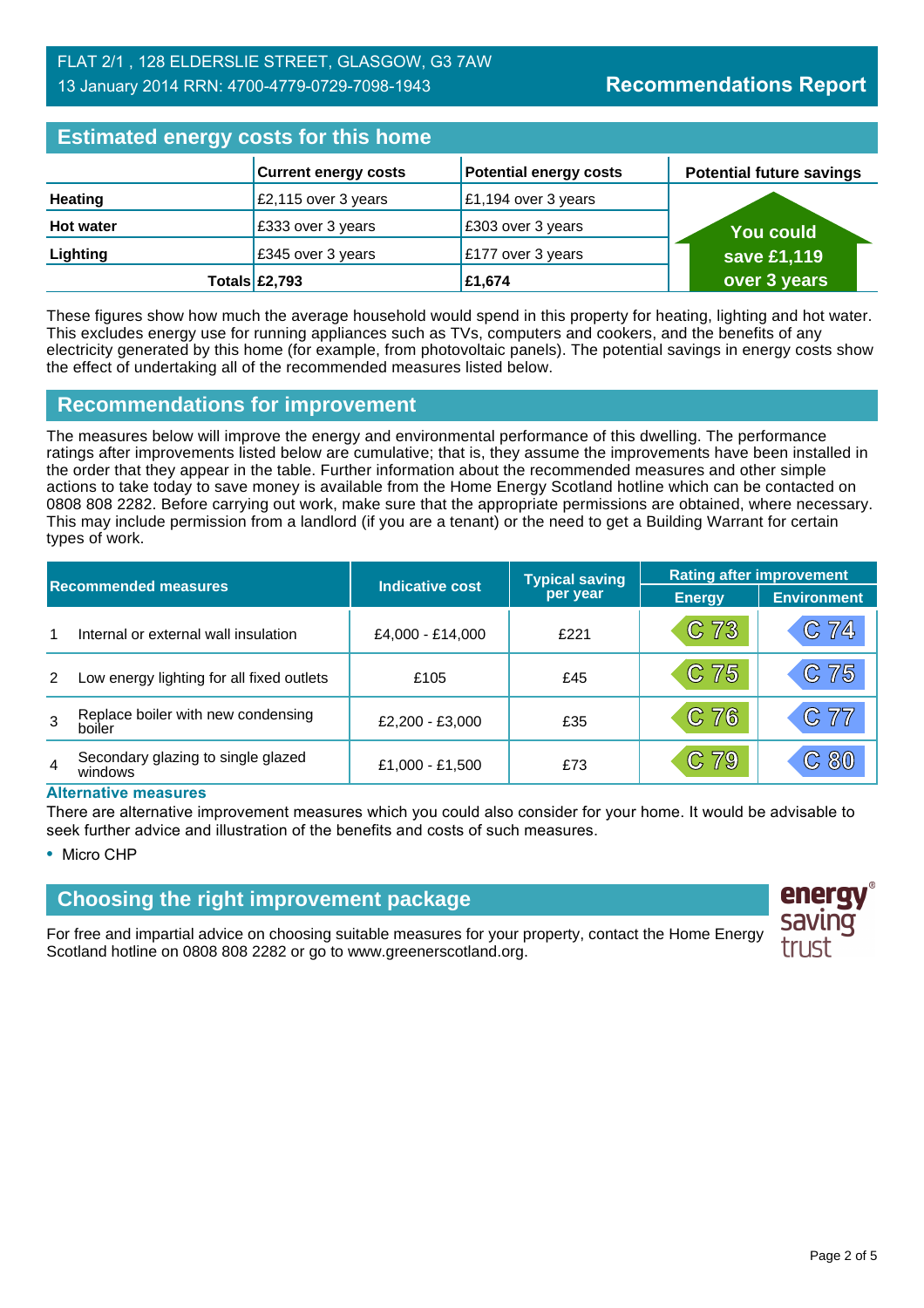## **About the recommended measures to improve your home's performance rating**

This section offers additional information and advice on the recommended improvement measures for your home

#### **1 Internal or external wall insulation**

Internal or external wall insulation involves adding a layer of insulation to either the inside or the outside surface of the external walls, which reduces heat loss and lowers fuel bills. As it is more expensive than cavity wall insulation it is only recommended for walls without a cavity, or where for technical reasons a cavity cannot be filled. Internal insulation, known as dry-lining, is where a layer of insulation is fixed to the inside surface of external walls; this type of insulation is best applied when rooms require redecorating. External solid wall insulation is the application of an insulant and a weather-protective finish to the outside of the wall. This may improve the look of the home, particularly where existing brickwork or rendering is poor, and will provide longlasting weather protection. Further information can be obtained from the National Insulation Association (www.nationalinsulationassociation.org.uk). It should be noted that a building warrant is required for the installation of external wall insulation. Planning permission may also be required and that building regulations apply to external insulation so it is best to check with your local authority on both issues.

#### **2 Low energy lighting**

Replacement of traditional light bulbs with energy saving bulbs will reduce lighting costs over the lifetime of the bulb, and they last many times longer than ordinary light bulbs. Low energy lamps and fittings are now commonplace and readily available. Information on energy efficiency lighting can be found from a wide range of organisations, including the Energy Saving Trust (http://www.energysavingtrust.org.uk/home-energyefficiency/lighting).

#### **3 Condensing boiler**

A condensing boiler is capable of much higher efficiencies than other types of boiler, meaning it will burn less fuel to heat this property. This improvement is most appropriate when the existing central heating boiler needs repair or replacement, however there may be exceptional circumstances making this impractical. Condensing boilers need a drain for the condensate which limits their location; remember this when considering remodelling the room containing the existing boiler even if the latter is to be retained for the time being (for example a kitchen makeover). Building regulations generally apply to this work and a building warrant may be required, so it is best to check with your local authority building standards department and seek advice from a qualified heating engineer.

#### **4 Secondary glazing**

Secondary glazing is the addition of a second pane of glass inside the existing window. Adding secondary glazing will improve comfort in the home by reducing draughts and cold spots near windows. It may also reduce noise and combat problems with condensation. Installation can be carried out by a competent DIY enthusiast. Building regulations may apply to this work, so it is best to check with your local authority building standards department.

#### **Low and zero carbon energy sources**

Low and zero carbon (LZC) energy sources are sources of energy that release either very little or no carbon dioxide into the atmosphere when they are used. Installing these sources may help reduce energy bills as well as cutting carbon.

**LZC energy sources present:** There are none provided for this home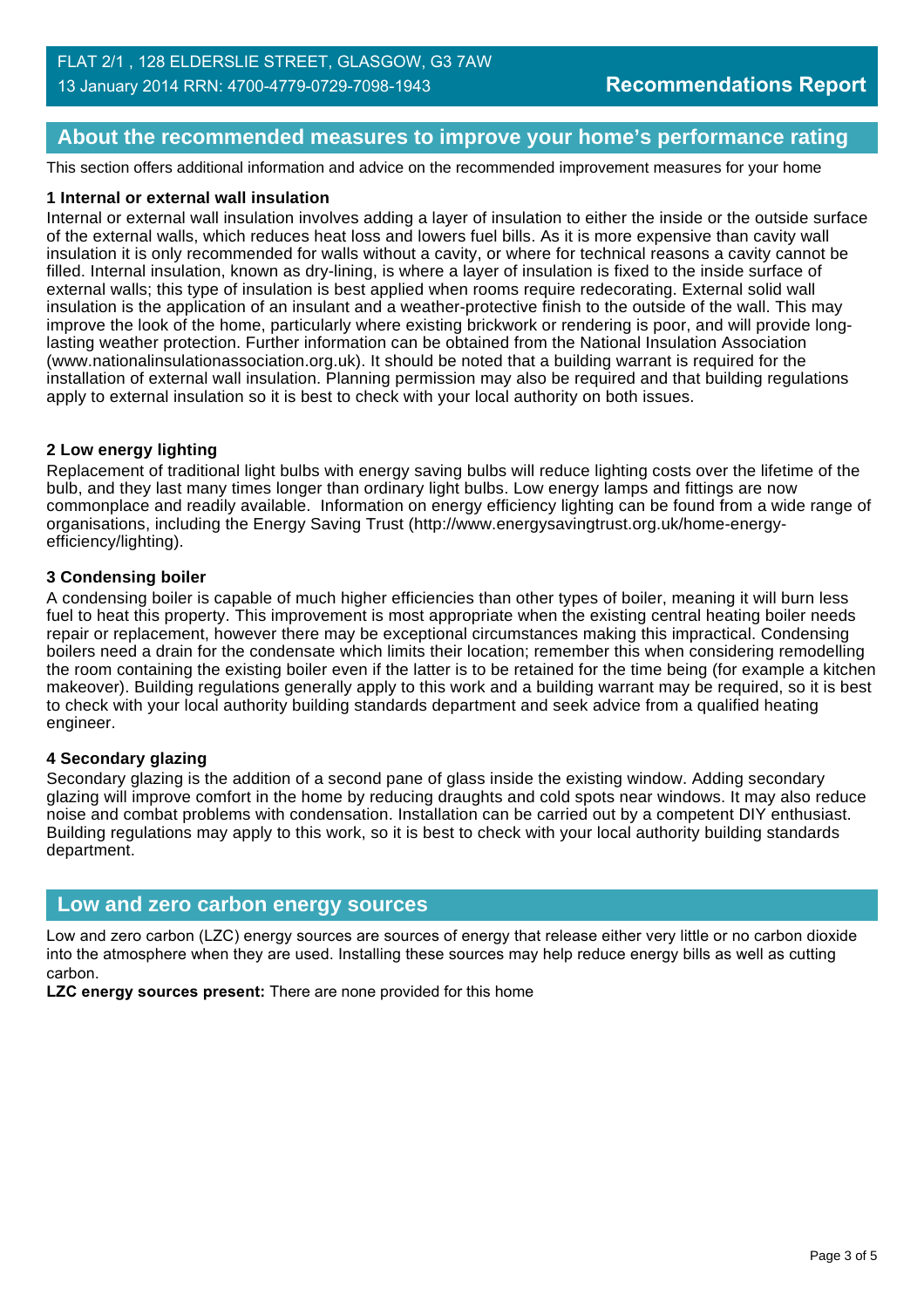# **Your home's heat demand**

You could receive Renewable Heat Incentive (RHI) payments and help reduce carbon emissions by replacing your existing heating system with one that generates renewable heat and, where appropriate, having your loft insulated and cavity walls filled. The estimated energy required for space and water heating will form the basis of the payments. For more information go to www.energysavingtrust.org.uk/scotland/rhi.

| <b>Heat demand</b>           | <b>Existing dwelling</b> | Impact of Joft<br>insulation | Impact of cavity<br>wall insulation | Impact of solid wall<br>insulation |
|------------------------------|--------------------------|------------------------------|-------------------------------------|------------------------------------|
| Space heating (kWh per year) | 9.147                    | N/A                          | N/A                                 | (3.590)                            |
| Water heating (kWh per year) | 2.220                    |                              |                                     |                                    |

#### **Addendum**

This dwelling has stone walls and so requires further investigation to establish whether these walls are of cavity construction and to determine which type of wall insulation is best suited.

#### **About this document**

This Recommendations Report and the accompanying Energy Performance Certificate are valid for a maximum of ten years. These documents cease to be valid where superseded by a more recent assessment of the same building carried out by a member of an Approved Organisation.

The Energy Performance Certificate and this Recommendations Report for this building were produced following an energy assessment undertaken by an assessor accredited by Elmhurst (www.elmhurstenergy.co.uk), an Approved Organisation Appointed by Scottish Ministers. The certificate has been produced under the Energy Performance of Buildings (Scotland) Regulations 2008 from data lodged to the Scottish EPC register. You can verify the validity of this document by visiting www.scottishepcregister.org.uk and entering the report reference number (RRN) printed at the top of this page.

| Assessor's name:<br>Assessor membership number: | Mr. Russell Smith<br>EES/008352           |
|-------------------------------------------------|-------------------------------------------|
| Company name/trading name:                      | <b>Allied Surveyors Scotland Plc</b>      |
| Address:                                        | Herbert House 30 Herbert Street           |
|                                                 | Glasgow                                   |
|                                                 | G20 6NB                                   |
| Phone number:                                   | 0141 337 1133                             |
| Email address:                                  | russell.smith@alliedsurveyorsscotland.com |
| Related party disclosure:                       | No related party                          |

If you have any concerns regarding the content of this report or the service provided by your assessor you should in the first instance raise these matters with your assessor and with the Approved Organisation to which they belong. All Approved Organisations are required to publish their complaints and disciplinary procedures and details can be found online at the web address given above.

#### **Use of this energy performance information**

Once lodged by your EPC assessor, this Energy Performance Certificate and Recommendations Report are available to view online at www.scottishepcregister.org.uk, with the facility to search for any single record by entering the property address. This gives everyone access to any current, valid EPC except where a property has a Green Deal Plan, in which case the report reference number (RRN) must first be provided. The energy performance data in these documents, together with other building information gathered during the assessment is held on the Scottish EPC Register and is available to authorised recipients, including organisations delivering energy efficiency and carbon reduction initiatives on behalf of the Scottish and UK governments. A range of data from all assessments undertaken in Scotland is also published periodically by the Scottish Government. Further information on these matters and on Energy Performance Certificates in general, can be found at www.gov.scot/epc.